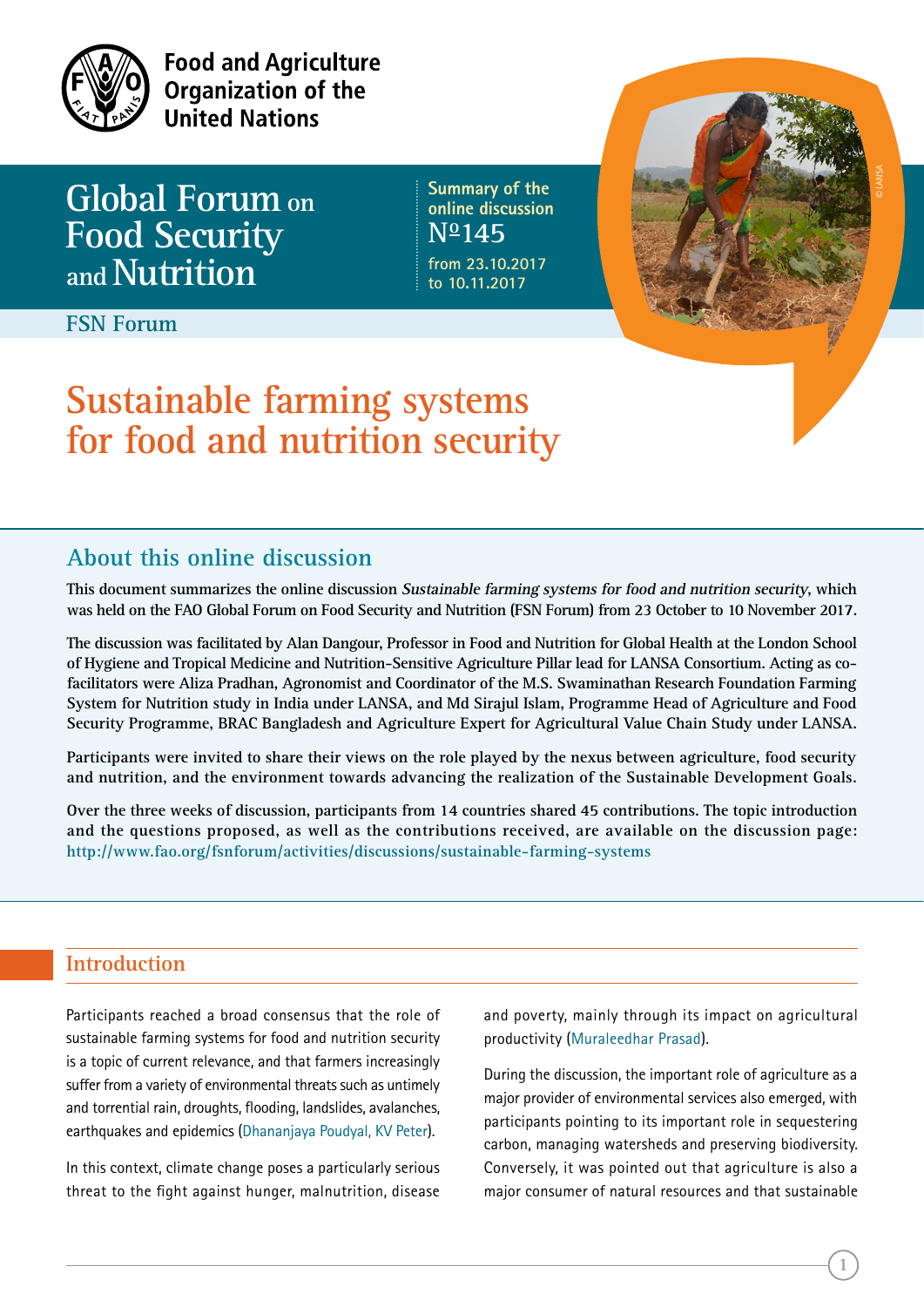farming systems should therefore include resource-conserving technologies (Muraleedhar Prasad, Alan Dangour).

Participants however differed in their views of which route to follow in order to move towards more sustainable practices. While the majority advocated for a stronger emphasis on traditional techniques and crops, others identified the obsolete nature of current farming systems as a factor contributing to food insecurity.

## **Documenting the impact of farming systems on the environment**

Participants had little information to share regarding any systematic documentation of the impact of farming systems on the environment. In fact, it was argued that documentation of these impacts across the value chain of the system is quite often lacking, even in developed countries.

One of the oft-neglected aspects of designing agricultural policies and strategies involves considerations of environmental and natural resource sustainability. To address this, it is important to understand what factors shape policy processes and how one can steer them to become inclusive of aspects related to the impact of farming systems on the environment (Suresh Babu).

## **Growing rice under constant threat of floods**

Recently we conducted a study in the Haor region in northeastern Bangladesh.

The livelihoods of the people in Haor are dependent on rice cultivation, which they have passed down from generation to generation.

However, to cultivate rice they must cope with flooding lasting up to six months. During this period, they migrate to other places to find alternative work; otherwise they remain jobless.

Sometimes, the floods ravage their paddy fields before the harvest, affecting their food consumption, nutritional status and ultimately their living standards.

When talking about sustainable farming systems for nutrition in areas like Haor, we really need to understand the potential for increasing the resilience of farming systems in those areas given the seasonal vulnerability and remoteness of the areas.

Given their limited scope for growing diversified crops, as well as their everyday struggle to secure shelter, earnings and other basic needs, it is not surprising for people who have grown up in such vulnerable conditions to consider nutritional diversity as a luxury (**Barnali Chakraborty**).

To ensure a valid assessment, it is essential to apply a transdisciplinary life-cycle approach to study the impacts, in particular on biodiversity, water and climate, of every major food crop and food system. Adopting a three-pronged approach to understanding the real causes, including capacity building of key actors, policy advocacy and on-the-ground modelbuilding, can help assess the status of farming systems visà-vis nutrition, livelihoods and the environment (Anil Kumar).

## **Evaluating the impact of homestead food production on food security and nutrition**

We are currently conducting a four-year clusterrandomized trial in Sylhet, Bangladesh, called Food and Agricultural Approaches to Reducing Malnutrition (FAARM), funded by the German Ministry of Education and Research.

We evaluate the impact of the Homestead Food Production programme of the NGO Helen Keller International (HKI) on food security, nutrition and health. The programme works with small-scale farmers, training them in vegetable gardening, poultry rearing and marketing, as well as nutrition, child care and hygiene.

Soil fertility was a key constraint in FAARM home gardens, and therefore we explored the feasibility of urine-biochar as a low-cost organic fertilizer in the Biochar-Urine Nutrient Cycling for Health (BUNCH) study, together with HKI, JPGSPH and Ithaka Institute (funded by LANSA).

The farmers produced biochar locally in soil-pit kilns from crop residues and mixed it with cow urine. It turned out to work quite well and we are now scaling up.

After the flash flood in April that destroyed the Boro rice crop in our area, we are now collecting data on how badly the families were affected, their food security situation and their coping strategies.

As part of FAARM, we have been collecting detailed nutrition data on a rolling basis and will thus be able to assess the effects on households and particularly on children (**Sabine Gabrysch**).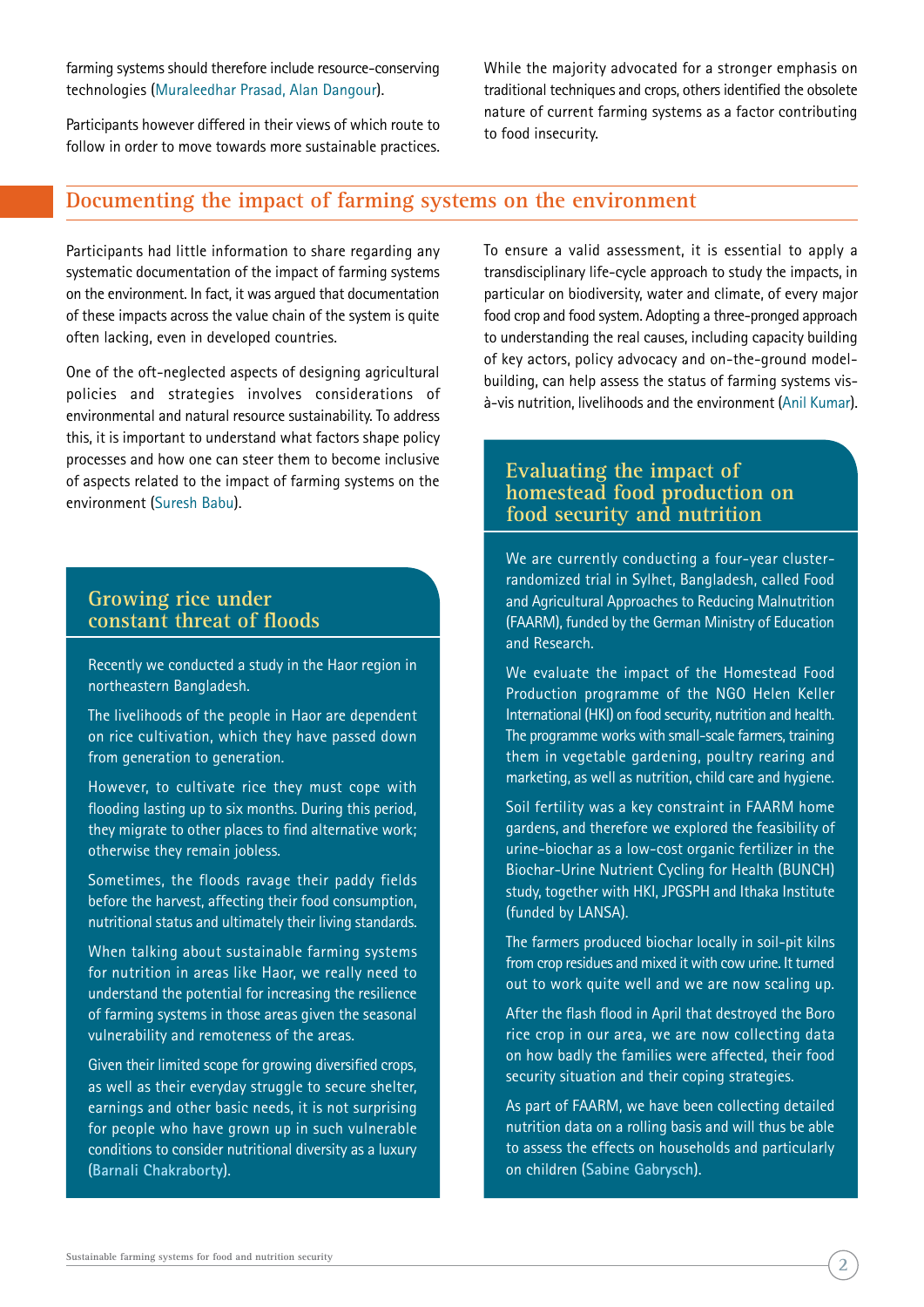# **The impact of agriculture and environment on food and nutrition security**

Citing evidence from experiences primarily in India and Africa, participants argued that the dominant agrifood regime has failed to ensure increased food and nutrition security (Anita Pinheiro, Florence Egal). This is especially true when it comes to smallholder farmers who often lack access to quality seeds for nutrient-rich crops, possess inadequate knowledge, and are held back by poor extension services and weak market links (Mohammad Abdul Mazid).

The majority of participants felt that sustainable farming systems require proper land-use planning and cropping patterns. Monocropping practices were identified as one of the major risk factors for sustainability due to decreased soil fertility and vulnerability to pests and diseases (Takele Teshome, Rajendran Tp).

#### **The access and utilization dimensions of food security**

Although yields may be decreasing in some cases, availability of food is generally not the main cause of the unsatisfactory nutritional status of rural dwellers.

The issue lies in the lack of access to safe and nutrition food, and in the way this food is prepared and consumed. This is caused by volatile economic conditions such as high inflation and the lack of food safety regulations and knowledge. Moreover, the absence of safe drinking water and sanitation facilities is a further source of illness and resultant malnutrition (Umekulsoom Inam).

#### **Biological agents to manage plant diseases and pests**

Food safety concerns begin with farm production of food commodities. Farms are therefore one of the key entry points for the introduction of management practices that allow for minimizing potential contamination with excessive residues of harmful chemicals in food and water (Muraleedhar Prasad).

It could be advisable to incorporate biological agents to manage plant diseases, as fungicides and pesticides widely employed in commercial farming systems have a negative impact on the environment and could facilitate the emergence of particularly resistant strains of pathogens. To ensure the uptake of biological agents, mechanisms need to be put in place to provide these to farmers at competitive prices (Aqleem Abbas).

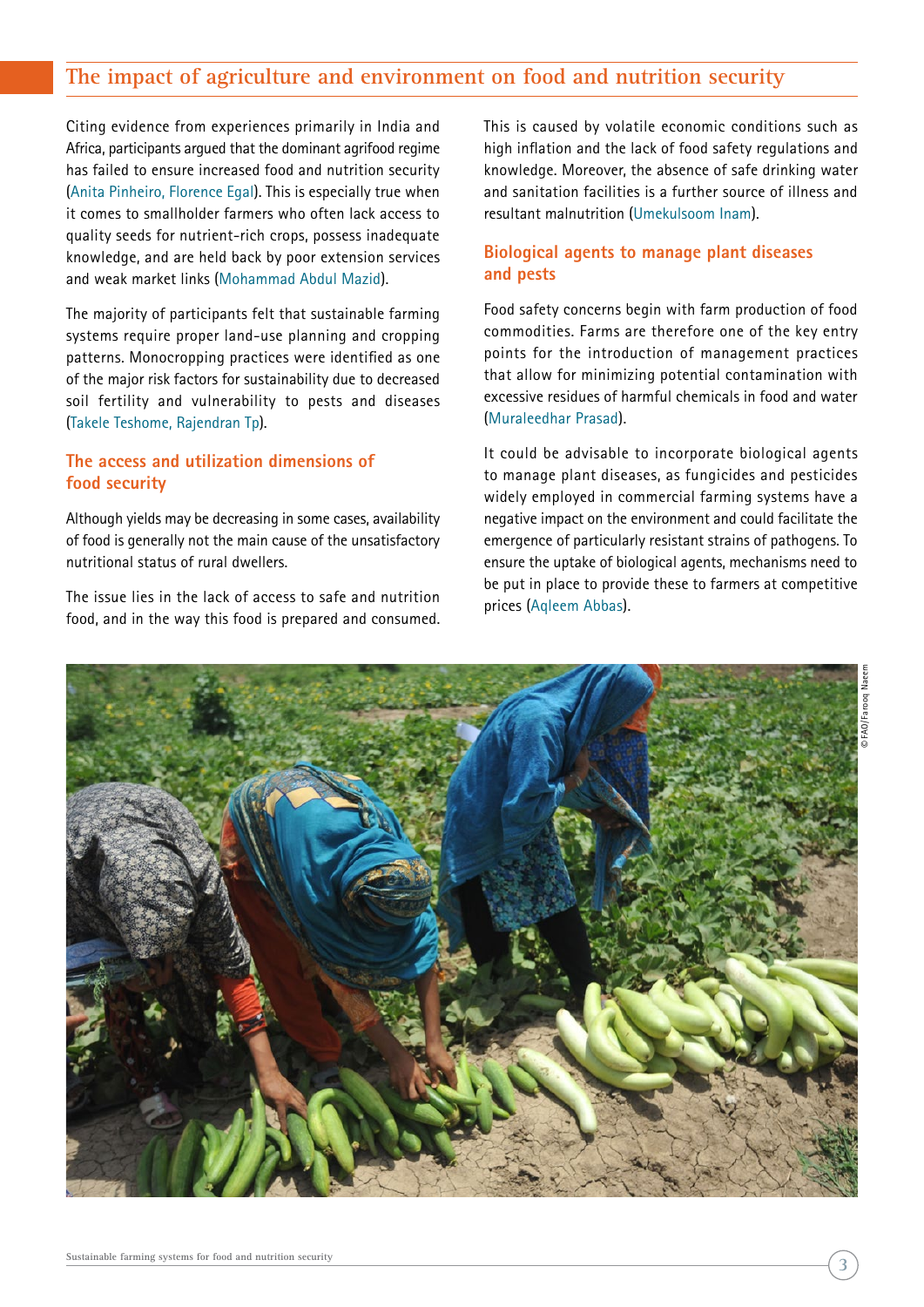# **Linking research and policy regarding sustainable agricultural systems for nutrition**

Participants agreed that in order to achieve any progress in creating sustainable farming systems, it is imperative to involve policy-makers.

This calls for a process of continuous engagement with policy-makers at multiple levels, keeping them informed, conveying evidence from research in simple, understandable terms, and being clear on costs and time required (Bhavani R Vaidyanathan).

It is also urgent to carry out scientific research that reviews promising local practices via interdisciplinary teams – including lawyers – and participatory processes with a view to generating practice-based evidence to inform policy (Florence Egal).

As smallholder farmers often cannot afford the cost associated with adopting improved farming practices, governments play an important role in providing financial and practical support. In doing so it is important to avoid skewing the social relations within communities by favouring specific individuals at the expense of others (Daramola Tolu).

In countries such as India, Targeted Public Distribution Systems (PDS) are an important channel through which vulnerable populations receive a monthly quota of basic foodstuff and production assets. It is important to include these in the push for more sustainable farming systems (Priya Rampal).

In more general terms, this means that it's crucial to consider thoroughly the implications and consequences of policies on different target groups before they are implemented (Milly Monkhei, Vethaiya Balasubramanian).

#### **Participatory approaches**

Broad and facilitated participation from all stakeholders involved is crucial for the successful adoption of agroecological practices. In this context, social media platforms can play a very important role to ensure participatory dialogue (Anita Pinheiro).

## **Failed uptake of row planting in Botswana**

The failed effort to get farmers to adopt row planting is an example of conflicting efforts through policy dispensation. Row planting is a technology meant to increase yield per hectare of food staples (sorghum, maize and legumes). In the drive to improve smallholder productivity, the government implemented a policy by which smallholders were only given seed if they took up this new method.

However, row planting did not align with the smallholder's broadcasting method, which ensured that many crops of different nutritional value were planted in each hectare. With broadcasting, smallholder farmers were assured sustainable nutrition from a variety of crops that provided nutrition diversity, but with row planting and monocropping, the technology compromised nutrition diversity at the household level for smallholder farmers (**Milly Monkhei**).

## **Towards capillary food production in Kerala**

The ongoing transitions in the agrifood system of Kerala, India involve extending food production from farms to gardens and replacing hazardous chemicals with locally available or locally developed measures.

In this way, food production is becoming a routine in many households, schools, and government and private institutions. This not only enhances the resilience of the entire locality to withstand the externalities of a food-dependent economy, but also helps to strengthen local-level production for local-level consumption (**Anita Pinheiro**).

### **Government schemes in India**

In 2004, the Integrated Scheme of Oilseeds, Pulses, Oil Palm and Maize (ISOPOM) gave Indian states the flexibility to utilize public funds for the scheme/crop of their choice.

In 2007, the Additional Central Assistance Scheme (RKVY) incentivized states to draw up plans for their agriculture sector more comprehensively, taking agroclimatic conditions, natural resource issues and technology into account, and integrating livestock, poultry and fisheries more fully (**Priya Rampal**).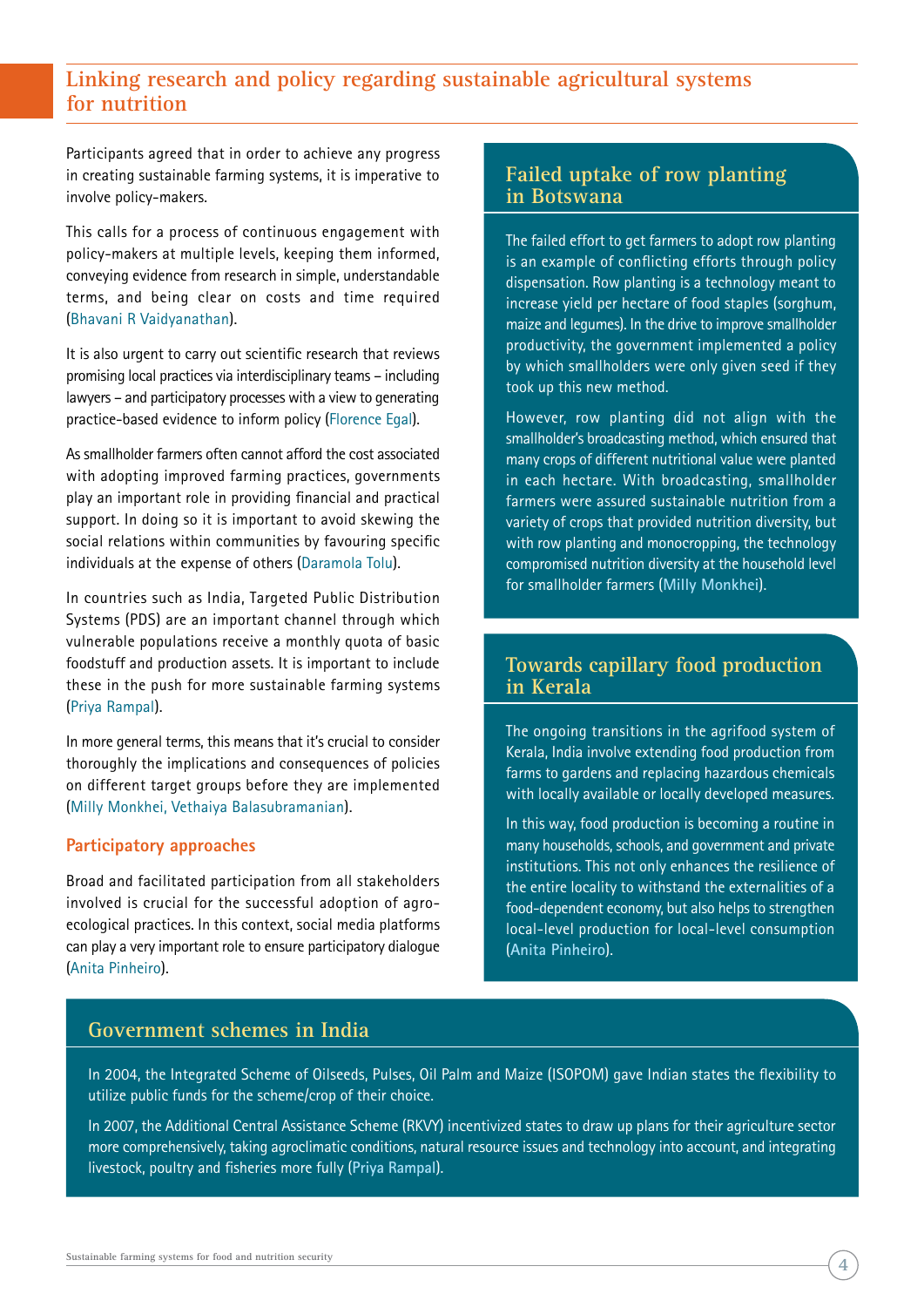### **Increasing farm size in a "smart" way**

When designing ways to increase the effective farm size through consolidation of smallholdings, one of the most important considerations is to ensure farmers do not lose title to their lands.

Some examples of increasing effective farm size include a kind of "village farming" in China, the "small farmers, large farm" approach in Viet Nam, and professionally managed groups of smallholders in Indonesia.

Farmers in such large virtual farms should have decent access to good quality water resources, favourable land tenure systems, appropriate technologies, training and technical support, credit, insurance, and adequate rural infrastructure (i.e. health, education, roads, transport, and processing and storage facilities).

Such well-supported large virtual farms can then adopt precision farming methods to produce adequate quantities of good-quality produce for efficient marketing at attractive prices (**Vethaiya Balasubramanian**).

## **Biofortification**

Considering the high prevalence of micronutrient deficiency, biofortification can be a valuable and cost-efficient approach. In the case of zinc deficiency for instance, biofortification through crop breeding and application of zinc fertilizers can increase the concentration of zinc in wheat. These approaches are particularly effective and sustainable when linked with local farming systems (Nicola Lowe, Takele Teshome, Mohammad Abdul Mazid).

#### **Training and education**

Small-scale farmers need to be informed about the need to transition towards more nutrition-sensitive farming systems and the benefits, both economical and health-related, that can be gained from it.

It is necessary to develop farmers' and consumers' capacity on nutrition-related topics such as balanced diet, importance of hygiene and sanitation, nutritional value of different foods, and food requirement at different stages of the life cycle, as well as the different ways of linking agriculture to nutrition (Aliza Pradhan, Daramola Tolu).

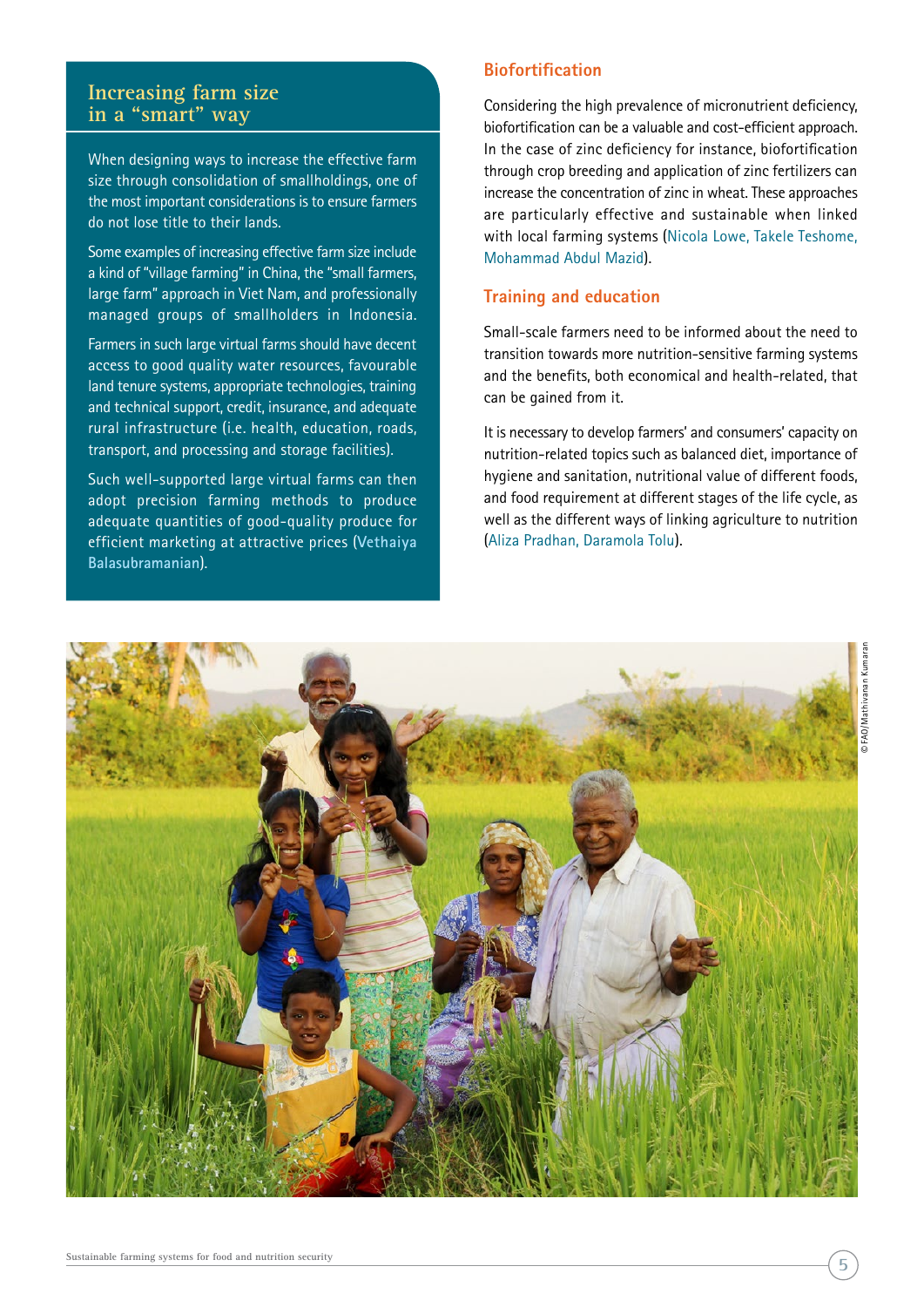# **How to increase agriculture sector resilience under environmental stressors, especially among smallholder farmers**

Participants engaged in a rich exchange on measures needed to increase the resilience of agriculture. Consensus emerged that the trend towards monoculture that often replaced indigenous farming systems has negatively affected the resilience of farmers and introduced or increased environmental stresses.

A push towards more diverse farming systems which promote local varieties tolerant to drought, flood, heat, or pests prevalent in a specific region might prove beneficial, even if yields can be lower in absolute terms. This should include a move away from staples towards the growing of varieties of pulses, fruit and vegetables, which are rich in micronutrients (Sabine Gabrysch, Rajendran Tp).

Such an approach should also favour agro-ecological methods that reconcile food production with biodiversity, soil health and water protection (Sabine Gabrysch, Mahesh Maske).

In this context, a systematic review of indigenous farming systems would be beneficial, as these are usually low-input and risk-adverse (Florence Egal).

Other participants questioned the value of resilience as a method of assessing the sustainability of a certain farming systems, as not all farming system face shocks and the interventions needed to increase resilience differ greatly from one context to the other (Suresh Babu).

#### **Climate-smart agriculture**

Climate change is a significant and growing threat to the food security and nutrition of vulnerable populations in many countries. Farmers in many agricultural regions, especially in rainfed areas, already appear to have experienced declines in farm production because of climate change. Climate change affects food production, availability and prices, impacting overall calorie consumption as well as consumption of healthy foods, such as vegetables, fruits and animal-source foods (Mahesh Maske, Umekulsoom Inam).

Climate-smart agriculture is increasingly seen as a means for achieving the triple objectives of adaptation to climate change, mitigation of its effects, and food security. In climatesmart farms, farmers should use stress-tolerant or stressresistant (i.e. to floods, drought, pests and diseases) varieties with appropriate production technologies that further reduce such stresses. In addition, farmers need to improve cropland management practices and restore organic matter into the soil. Increasing soil organic matter content in farms not only increases carbon sequestration – a climate mitigation function – but also enhances soil quality, water-holding capacity, nutrient use efficiency, and finally leads to higher crop yields (Vethaiya Balasubramanian, Sirajul Islam).

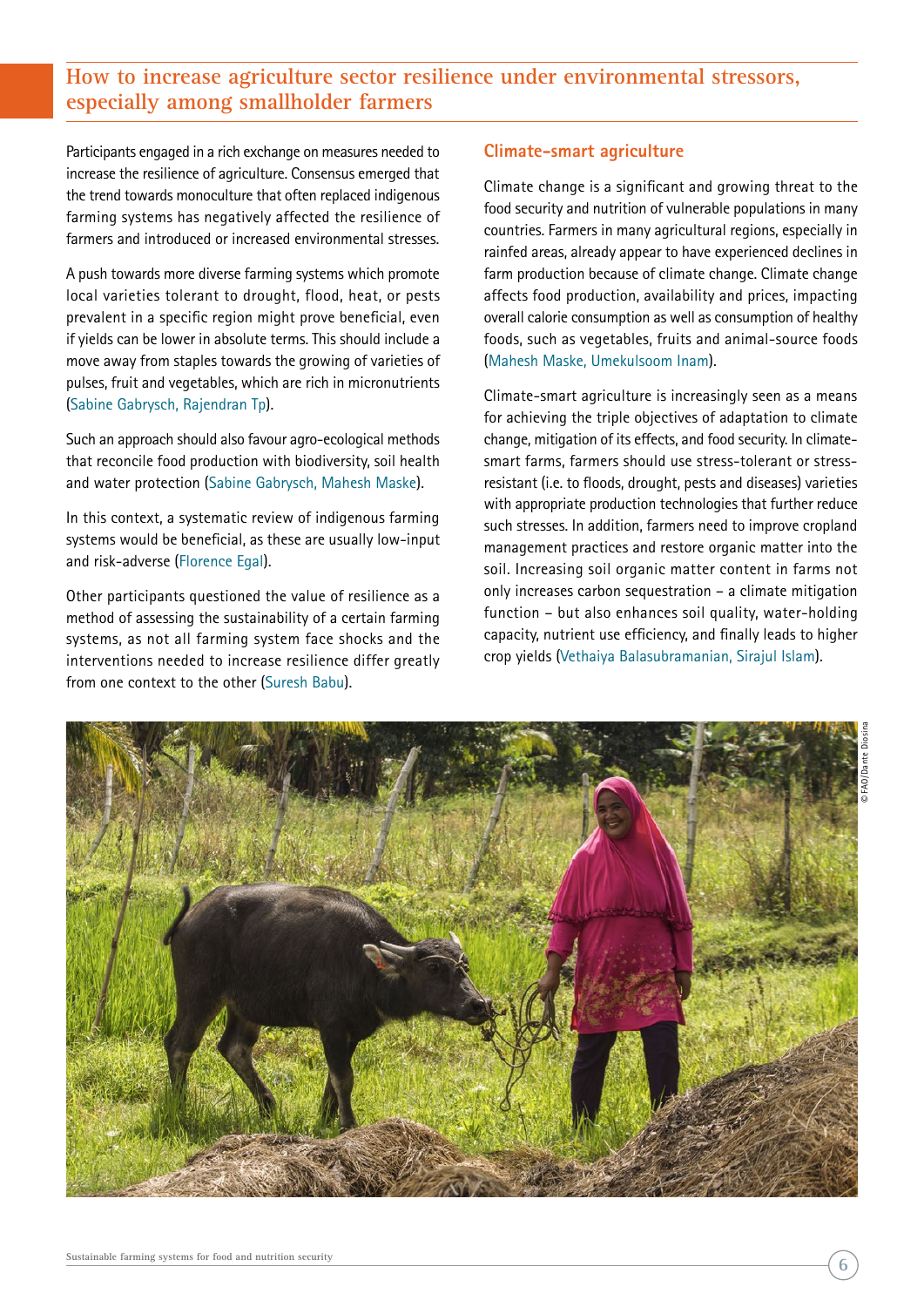#### **Improving access to information**

Rural farmers often have little access to information and advisory services for decision-making on climate adaptation. In fact, agriculture promotion efforts often act in parallel streams, with the scientific, political and administrative dimensions being treated as separate areas of work (Deepak Sharma).

It is therefore important to ensure that the information necessary to forecast variability trends reaches the farming community level or village hubs. These efforts should also strive to integrate indigenous and scientific knowledge (Aklilu Nigussie).

Creating an innovation platform using local languages and linking the different actors of production system, including farmers, extension personnel, researchers, input dealers, etc., could help farmers in taking informed decisions (Md Kamrul Islam, Deepak Sharma).

#### **The cost of using outdated farming systems**

Insufficient technology transfer to smallholder farmers, due to their geographical isolation as well as ineffective government and NGO knowledge-transfer initiatives, has caused many producers to stick to suboptimal practices and approaches.

This is especially problematic in the case of marginal paddy farmers living under constant threat of flooding and droughts.

When these farmers face severe crop shortage or crop failures, they often pledge their arable land for money, quickly become landless, and transition into agriculture labour or decide to migrate to urban slums for low-skilled jobs (Sania Akter Akter).

# **Nutri-gardening**

Nutri-gardening is the comprehensive year-long package of growing nutrient-dense and naturally fortified fruits and vegetables by engaging rural women to enhance diet diversification and improve nutritional status in the household.

Nutri-gardens are established in homestead, gher/pond dyke areas and other fallow and unutilized land, by which proper utilization of fallow land is ensured and crop area is increased.

Nutri-gardens are an important source of income for rural households from the sale of garden products. Women play a vital role in providing better nutrition for their family by producing their own nutritious foods in nutri-gardens (**Sirajul Islam**).